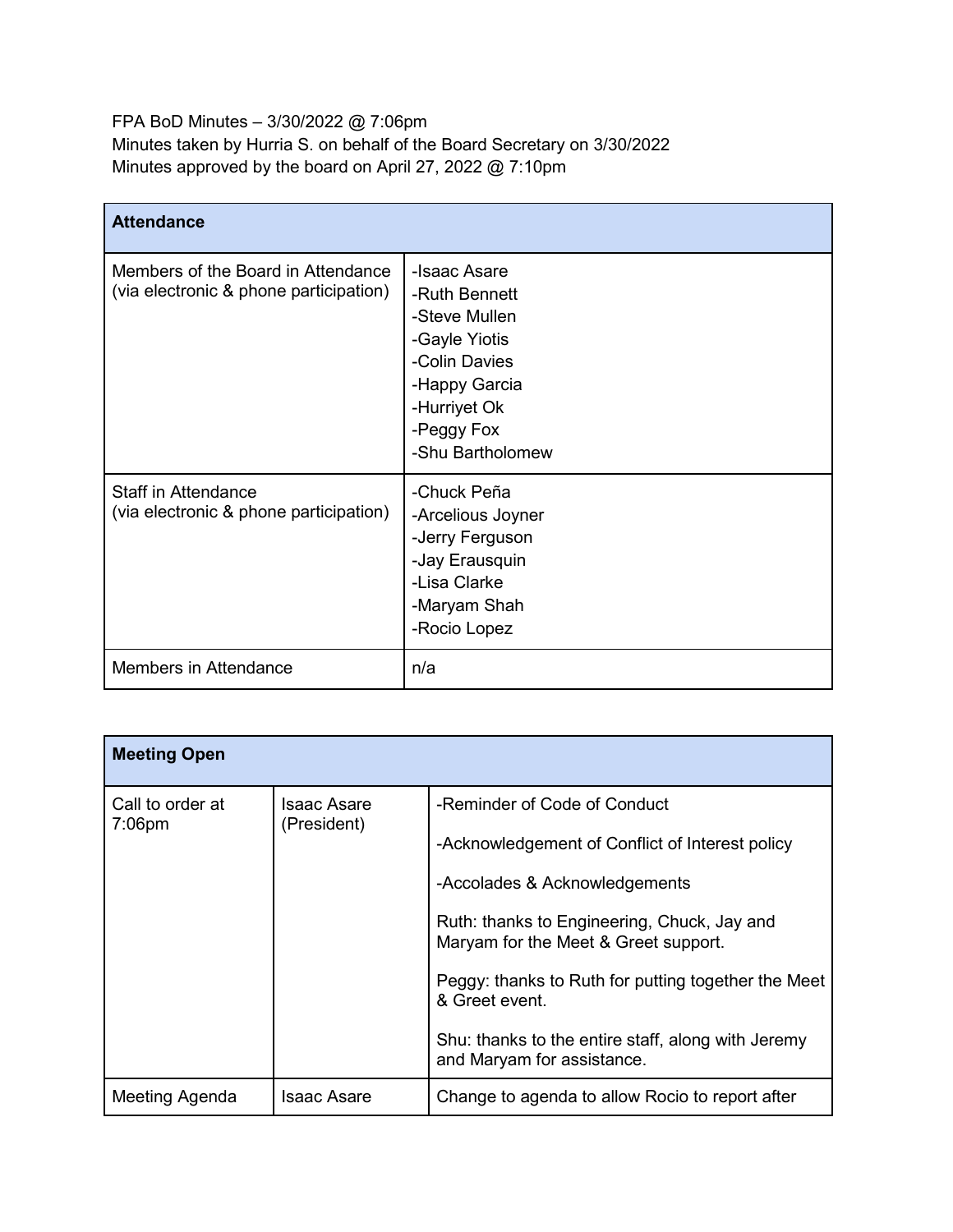|                                               | (President)                        | Chuck.                                                                                                       |
|-----------------------------------------------|------------------------------------|--------------------------------------------------------------------------------------------------------------|
| Approval of 2/23/22<br><b>Meeting Minutes</b> | <b>Gayle Yiotis</b><br>(Secretary) | Steve: makes motion to approve minutes from<br>February 23, 2022, as amended; Shu seconds.<br>Motion passes. |

| <b>Staff Reports</b>      |            |                                                                                                                                                                                                                                                                                                                                                                                                                                                                                                                                                                                                                                                                                                                                                                             |
|---------------------------|------------|-----------------------------------------------------------------------------------------------------------------------------------------------------------------------------------------------------------------------------------------------------------------------------------------------------------------------------------------------------------------------------------------------------------------------------------------------------------------------------------------------------------------------------------------------------------------------------------------------------------------------------------------------------------------------------------------------------------------------------------------------------------------------------|
| <b>Executive Director</b> | Chuck Peña | Virginia Department of Labor and Industry has<br>issued a new standard, stating employers cannot<br>illegally terminate the employment of employees for<br>refusing to wear facemasks. Neither, can<br>employers require their "customers" to wear<br>facemasks. Legal counsel advised to accept the<br>new standard and masks can no longer be<br>mandated for employees or members. An email<br>was sent to FPA employees, advising them that<br>wearing facemasks is no longer required, but is<br>strongly encouraged. A second email, sent to all<br>FPA members, announced the same. I removed all<br>signage, in the FPA building, that had stated<br>wearing facemasks is required, and posted new<br>signage, stating wearing facemasks is strongly<br>encouraged. |
|                           |            | FPA and other Alliance Center 2929 Eskridge Road<br>building unit owners are experiencing roof leakage.<br>Roof repairs must be done, or Eerie Insurance will<br>no longer provide coverage for the roof or damage<br>caused by roof leaks. Several proposals for roof<br>replacement and roof coating were received. The<br>lowest quote is \$320K for roof coating. \$360K is<br>available in our association's reserves. The<br>association board has agreed to go with the coating<br>option above.<br>In recognition of Women's History Month 2022, a<br>special collection of films is being presented over<br>FPA channels.<br>The collection includes my 2018 Women's                                                                                               |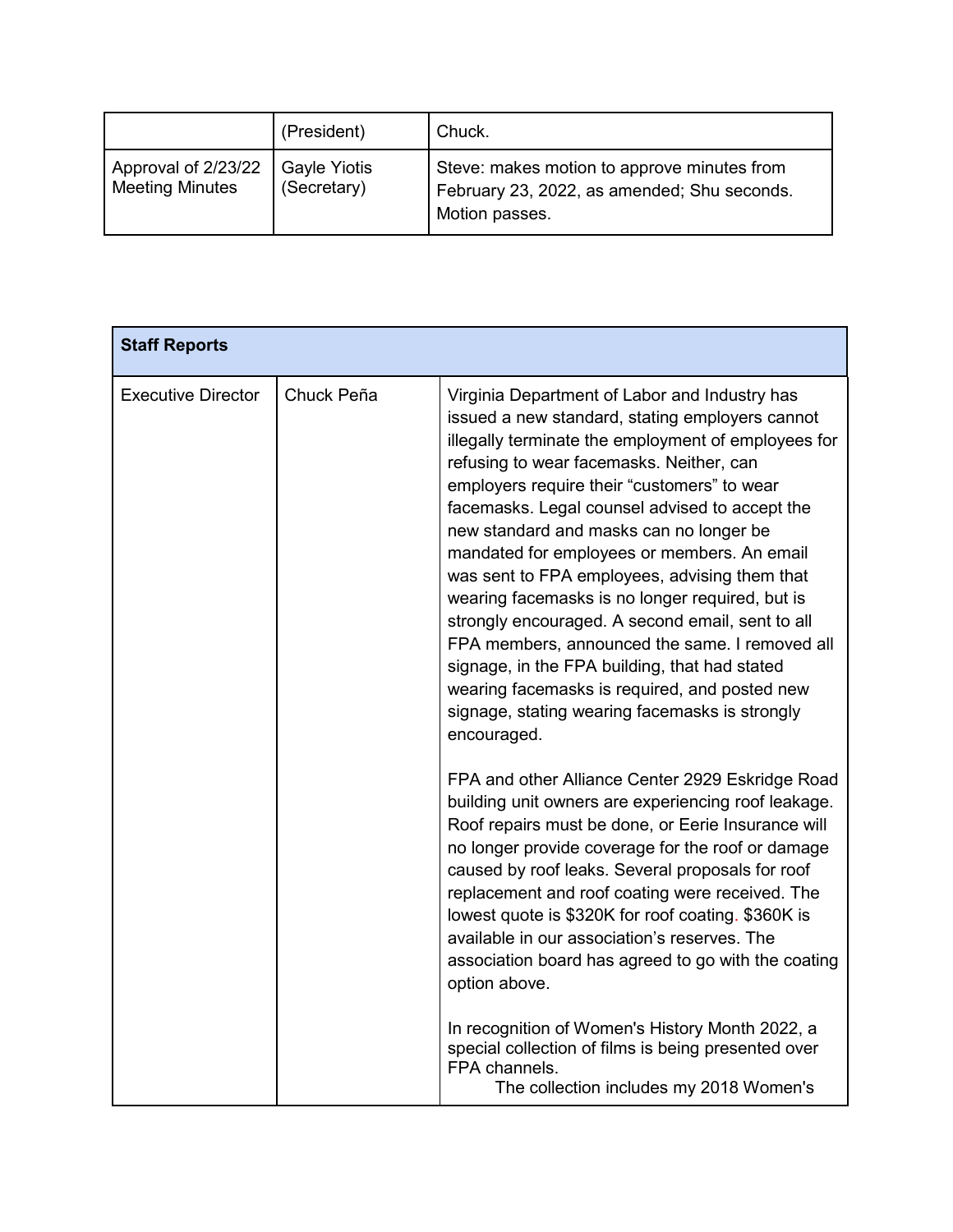|          |                  | History Month presentation of numerous films by<br>female experimental filmmaker Maya Deren. This<br>collection of films features original commentary,<br>produced at the FPA studios, by Professor<br>Giovanna Chesler, director of the George Mason<br>University Film and Video Studies Program<br>(currently on sabbatical).<br>The collection also includes my previously<br>presented collection of historic films on women<br>working in the war industry, during World War II,<br>including The Hidden Army (1944), Women on the<br>War Path (1941), Women in Defense (1941), and<br>Rosie the Riveter: Women Workers in World War II<br>(produced by the Library of Congress).<br>Additionally, Maryam is presenting films<br>acquired by her, including Salomé (1923), starring<br>and produced by female filmmaker Alla<br>Nazimova, which achieved cult status and became<br>a feminist film milestone, and in 2000, the film was<br>selected for preservation, in the United States<br>National Film Registry, by the Library of Congress<br>as being "culturally, historically, or aesthetically<br>significant."<br>Maryam also acquired Where Are My<br>Children?, written and directed by Lois Weber,<br>Hollywood's first female director.<br>Further, Maryam acquired, for its first time<br>presentation on FPA, the film noir classic, The<br>Hitch-Hiker (1953), the first mainstream American<br>film noir to be directed by a woman, Ida Lupino,<br>who also co-wrote the script. |
|----------|------------------|-----------------------------------------------------------------------------------------------------------------------------------------------------------------------------------------------------------------------------------------------------------------------------------------------------------------------------------------------------------------------------------------------------------------------------------------------------------------------------------------------------------------------------------------------------------------------------------------------------------------------------------------------------------------------------------------------------------------------------------------------------------------------------------------------------------------------------------------------------------------------------------------------------------------------------------------------------------------------------------------------------------------------------------------------------------------------------------------------------------------------------------------------------------------------------------------------------------------------------------------------------------------------------------------------------------------------------------------------------------------------------------------------------------------------------------------------------------------------------------------------------------|
| ineering | Arcelious Joyner | Studio D podcast is built, waiting on desk to arrive<br>and equipment is set up in the engineering<br>department for testing.                                                                                                                                                                                                                                                                                                                                                                                                                                                                                                                                                                                                                                                                                                                                                                                                                                                                                                                                                                                                                                                                                                                                                                                                                                                                                                                                                                             |
|          |                  | Attending NAB from April 23-27 and will have<br>meetings scheduled with many vendors including<br>Sony, Cannon and more. Next report will include<br>key takeaways from the exhibit.<br>CueIT teleprompter script has been installed, with<br>good responses from members and staff.                                                                                                                                                                                                                                                                                                                                                                                                                                                                                                                                                                                                                                                                                                                                                                                                                                                                                                                                                                                                                                                                                                                                                                                                                      |
|          |                  | Isaac: does FPA have a Steadicam for members?                                                                                                                                                                                                                                                                                                                                                                                                                                                                                                                                                                                                                                                                                                                                                                                                                                                                                                                                                                                                                                                                                                                                                                                                                                                                                                                                                                                                                                                             |
|          |                  | Arcelious: vendors for equipment will be at the<br>conference and is a highly sought-after skill if                                                                                                                                                                                                                                                                                                                                                                                                                                                                                                                                                                                                                                                                                                                                                                                                                                                                                                                                                                                                                                                                                                                                                                                                                                                                                                                                                                                                       |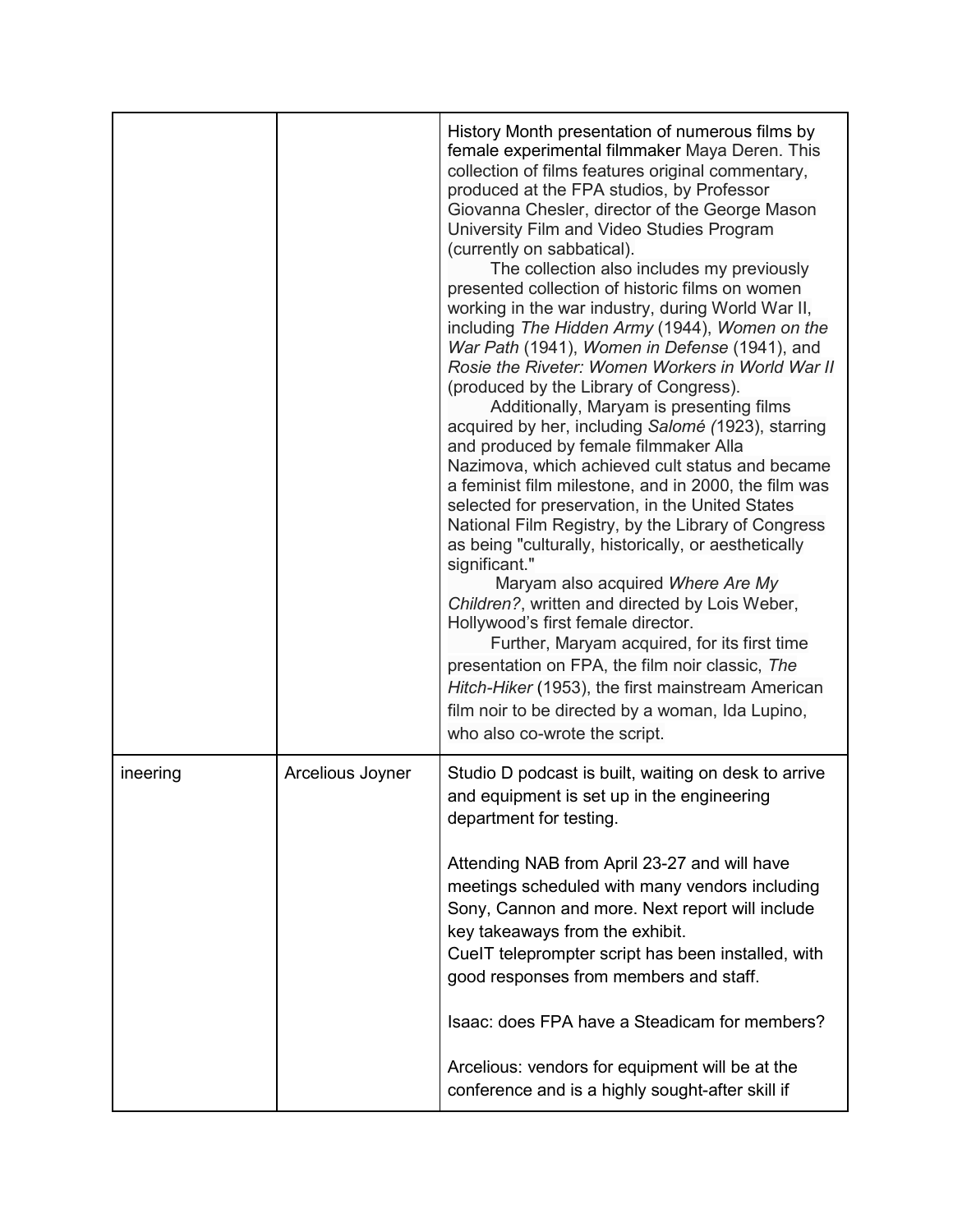|             |                | trained properly.                                                                                                                                                   |
|-------------|----------------|---------------------------------------------------------------------------------------------------------------------------------------------------------------------|
|             |                | Peggy: will FPA be able to become a Podcast<br>host?                                                                                                                |
|             |                | Arcelious: currently in discussion with Maryam over<br>the potential cost of hosting, including certain<br>streaming regulations FPA must adhere to.                |
| Outreach    | Jerry Ferguson | Many more in-person events are happening more<br>often so will be conducting more shoots.                                                                           |
| Training    | Jay Erausquin  | We have had GoPro Cameras for at least five<br>years.                                                                                                               |
|             |                | Steven has been working on a digital flipbook for<br>the Gobos and the props for members to access,<br>and plan on doing similarly for the equipment.               |
|             |                | The past two months we have not lost members<br>and have gained instead.                                                                                            |
|             |                | Will be working with Lisa on the tutorial for the<br>Whisper Room; not ready to release it to the<br>membership yet.                                                |
|             |                | Hurriyet: what model GoPro cameras do we have<br>and what certifications are needed?                                                                                |
|             |                | Jay: they were part of the field equipment class and<br>were not being checked out. We can bring in newer<br>models if the members are interested in using<br>them. |
|             |                | Isaac: does the Whisper Room require certifications<br>for use?                                                                                                     |
|             |                | Jay: there will be a certification course for the<br>Whisper Room for members to use it.                                                                            |
| Production  | Lisa Clarke    | Report is provided and there is currently no<br>consensus in Lisa's committee.                                                                                      |
| Programming | Maryam Shah    | Acquired The Hitch Hiker this year to add to                                                                                                                        |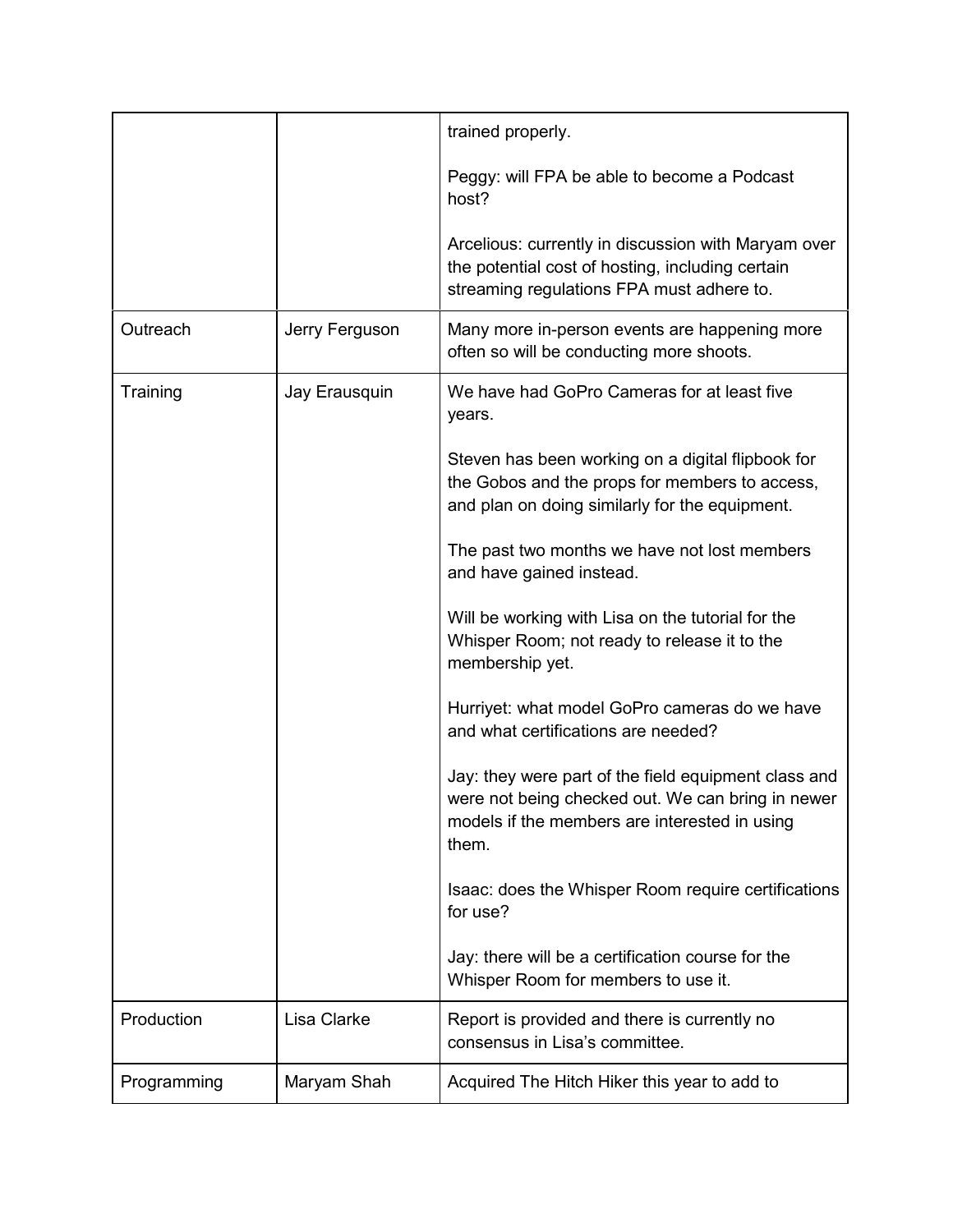|                       |             | Women's History Month lineup.                                                                                                                                                                                                                                                                                                                                              |
|-----------------------|-------------|----------------------------------------------------------------------------------------------------------------------------------------------------------------------------------------------------------------------------------------------------------------------------------------------------------------------------------------------------------------------------|
|                       |             | Renewals will be sent out in the next week.                                                                                                                                                                                                                                                                                                                                |
|                       |             | Katie Donvan started as the new Programming<br>Coordinator this week.                                                                                                                                                                                                                                                                                                      |
|                       |             | Numbers for February look hopeful as they are<br>slightly rising as noted, along with the new addition<br>of web search results.                                                                                                                                                                                                                                           |
|                       |             | Working with PR Committee to institute previously<br>discussed changes to social media.                                                                                                                                                                                                                                                                                    |
|                       |             | Regarding being a podcast host, the Digital<br>Millennium Copyright Act (DMCA) applies to<br>podcasting and the recommendation is to not play<br>copyrighted music to keep podcast hosting costs<br>down.                                                                                                                                                                  |
| <b>Office Manager</b> | Rocio Lopez | Cox total income down \$860 from last year (LY)<br>and received \$193K in 2 <sup>nd</sup> quarter. Verizon total<br>income down \$5K from LY and received \$392K in<br>2 <sup>nd</sup> quarter. Cox and Verizon total is \$575K for the<br>$2nd$ quarter.                                                                                                                  |
|                       |             | Staff productions up \$6K, office rental income up<br>\$11K, training income up \$6K, salaries and benefits<br>up \$85K, interest and dividend income up \$31K,<br>and office operation expense down \$14K.<br>Marketable securities up \$693K, accounts<br>receivable cable grant down \$14K, and fixed assets<br>are up due to ongoing projects.                         |
|                       |             | Summary of Edward Jones investment funds and<br>plans on reporting on a semi-annual basis were<br>briefed to the board. Summary shows how the total<br>portfolio investment is broken out. Investment<br>decisions are made by a centralized group of<br>investment analysts within Edward Jones. Funds<br>have been invested for 8 years at an annual return<br>of 5.14%. |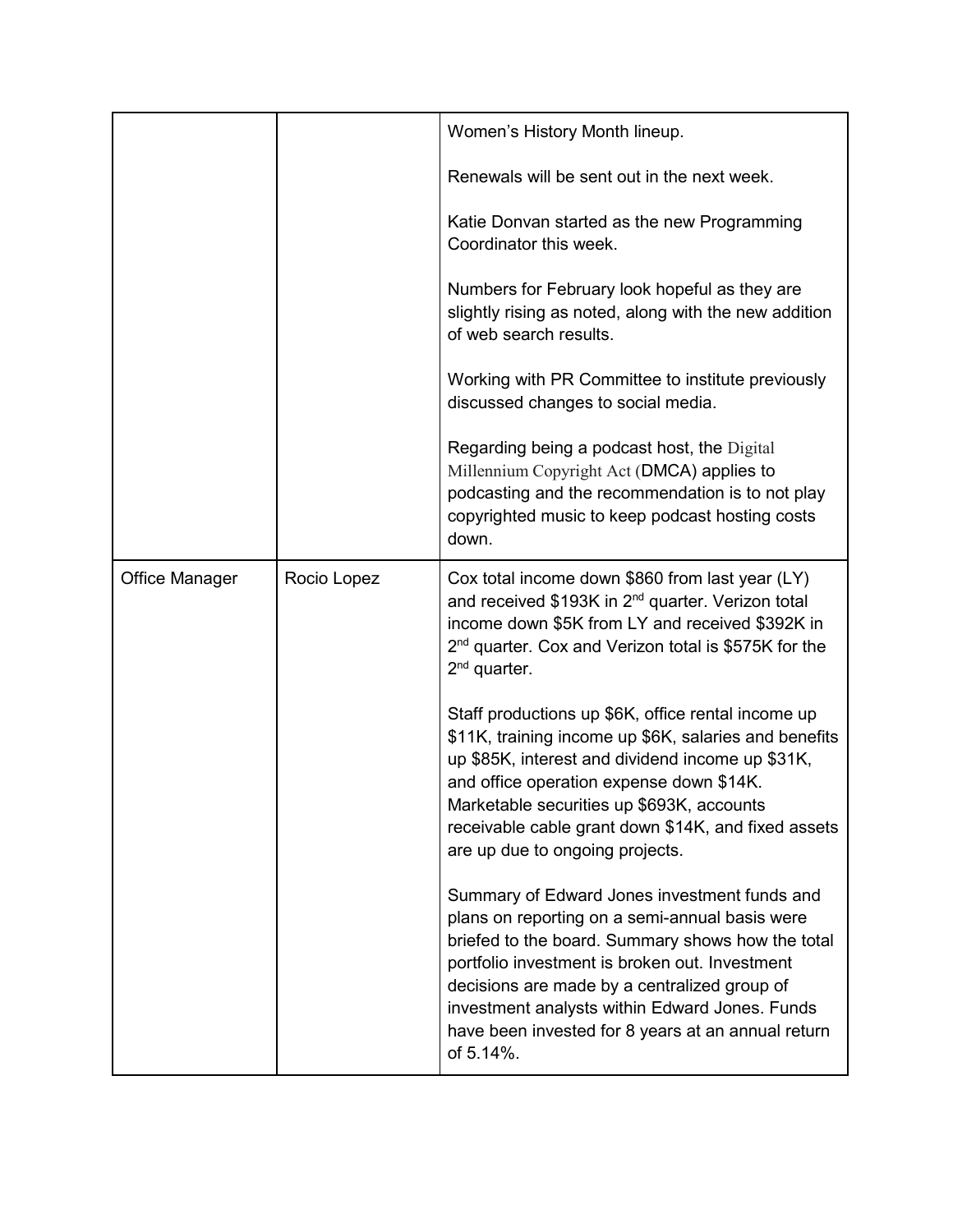| <b>Committee Reports</b>   |                                                  |                                                                                                                                                                                                                                                                      |
|----------------------------|--------------------------------------------------|----------------------------------------------------------------------------------------------------------------------------------------------------------------------------------------------------------------------------------------------------------------------|
| <b>Finance Committee</b>   | <b>Steve Mullen</b>                              | Met with auditor Dan Burnett to discuss evaluating<br>alternative investment options and Dan<br>recommended not making changes mid-fiscal year.<br>Will revisit options with Dan after researching other<br>investment companies near the end of the fiscal<br>year. |
| Performance<br>Management  | <b>Gayle Yiotis</b>                              | Nothing to report at this time.                                                                                                                                                                                                                                      |
| Membership<br>Development  | <b>Ruth Bennett &amp;</b><br><b>Colin Davies</b> | Thanks to Peggy for finding the speaker for the<br>Meet and Greet event and looking forward to the<br>next podcasting Meet and Greet.                                                                                                                                |
| Outreach                   | Shu Bartholomew                                  | Husband has joined FPA as a member and<br>opening back up FPA is a hopeful sign.                                                                                                                                                                                     |
| Operations                 | Hurriyet Ok                                      | Nothing to report at this time.                                                                                                                                                                                                                                      |
| Promotional<br>Development | Peggy Fox                                        | Had a Promotions Committee meeting and have<br>decided to change the company name. The<br>potential name will be NOVA Media Studios since it<br>is more accurate than the existing name. Will be<br>able to utilize the nova.org web URL and easier to<br>promote.   |
|                            |                                                  | The name of the corporation will not change which<br>is Fairfax Cable Access Corporation; however, the<br>doing business as name can change, which is<br>currently Fairfax Public Access.                                                                            |
|                            |                                                  | After a long discussion, the board was asked to<br>come up with other ideas for a new name to vote<br>on soon.                                                                                                                                                       |
| <b>COVID Transition</b>    | Happy Garcia                                     | Loosening some COVID restrictions such as: using<br>Studios A & B at the same time and raised some<br>capacity restrictions. This is an ongoing situation<br>and the mask mandate was lifted due to the<br>Virginia Governor's rules.                                |